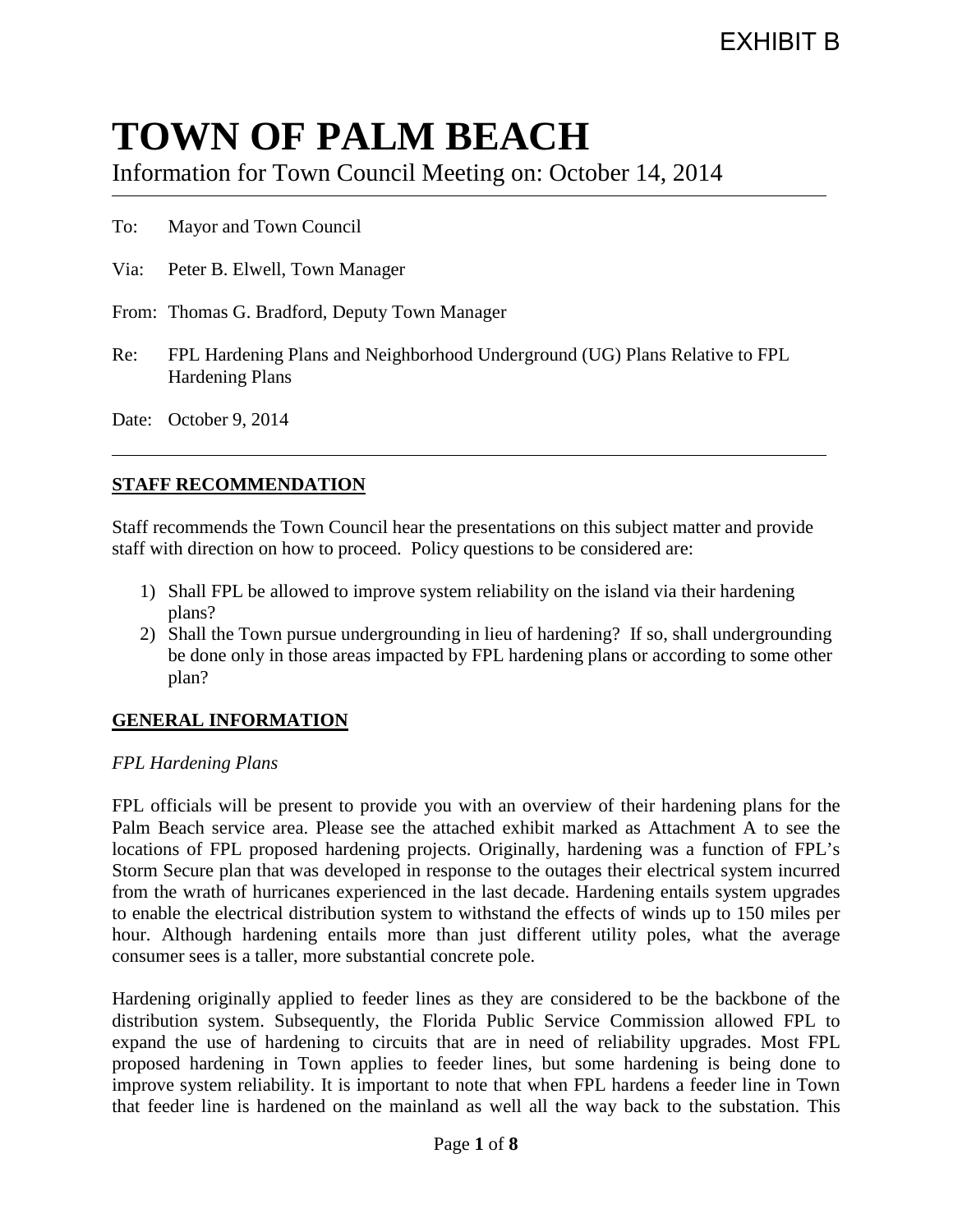means that whether the Town chooses to let FPL go forward with hardening in Palm Beach or to address increased reliability and infrastructure survivability via undergrounding, once completed Town residents will have the most secure electric service possible.

Many residents have expressed concern about the appearance of so called hardened facilities saying they look more commercial and detract from a residential neighborhood. One can gauge a general idea of what hardened utility poles will look like in comparison to what is most common in Town today. See the three pictures that appear below. The photo on the left is the most common sight in Town today being a wooden utility pole and the pictures on the right are akin to what will be installed for hardening standards using concrete poles.



Existing Pole Hardened Pole Hardened Pole

We should be appreciative of the fact that FPL is taking steps to make their electrical system serving Palm Beach more storm secure and reliable. FPL is under a tight timeline to get this work completed per the requirements of the Florida Public Service Commission (PSC). However, it is up to the Mayor and Town Council to decide whether or not hardening is the preferred method of improving reliability. Undergrounding can accomplish the same results, but comes with a cost which we will review below. Once a decision is made it should be considered to be final and irrevocable so that FPL can report to the PSC that reliability was improved one way or the other.

# *Proposed Neighborhood Underground Projects*

Attachment A also shows where existing neighborhood underground conversion projects are located relative to FPL proposed hardening projects. Virtually every neighborhood project is impacted by FPL hardening plans. The impact has to do with the formula used to calculate FPL's charges for converting to UG. Today, the neighborhood projects mostly entail conversion of depreciated FPL assets, in some cases fully depreciated assets, to UG. If FPL hardening plans go forward and neighborhood UG projects follow, the existing assets will be replaced with new overhead facilities that will have no depreciation attached thereto and result in the cost of undergrounding being higher than it would have been if the other facilities were left in place until underground conversion commenced.

Accordingly, if hardening is not the preferred way to improve reliability the question that must be answered is how much undergrounding shall the Town attempt to do? At a minimum, if the Town says no to hardening then we must pursue undergrounding every line proposed to be hardened. However, it is not really feasible to underground only those lines proposed to be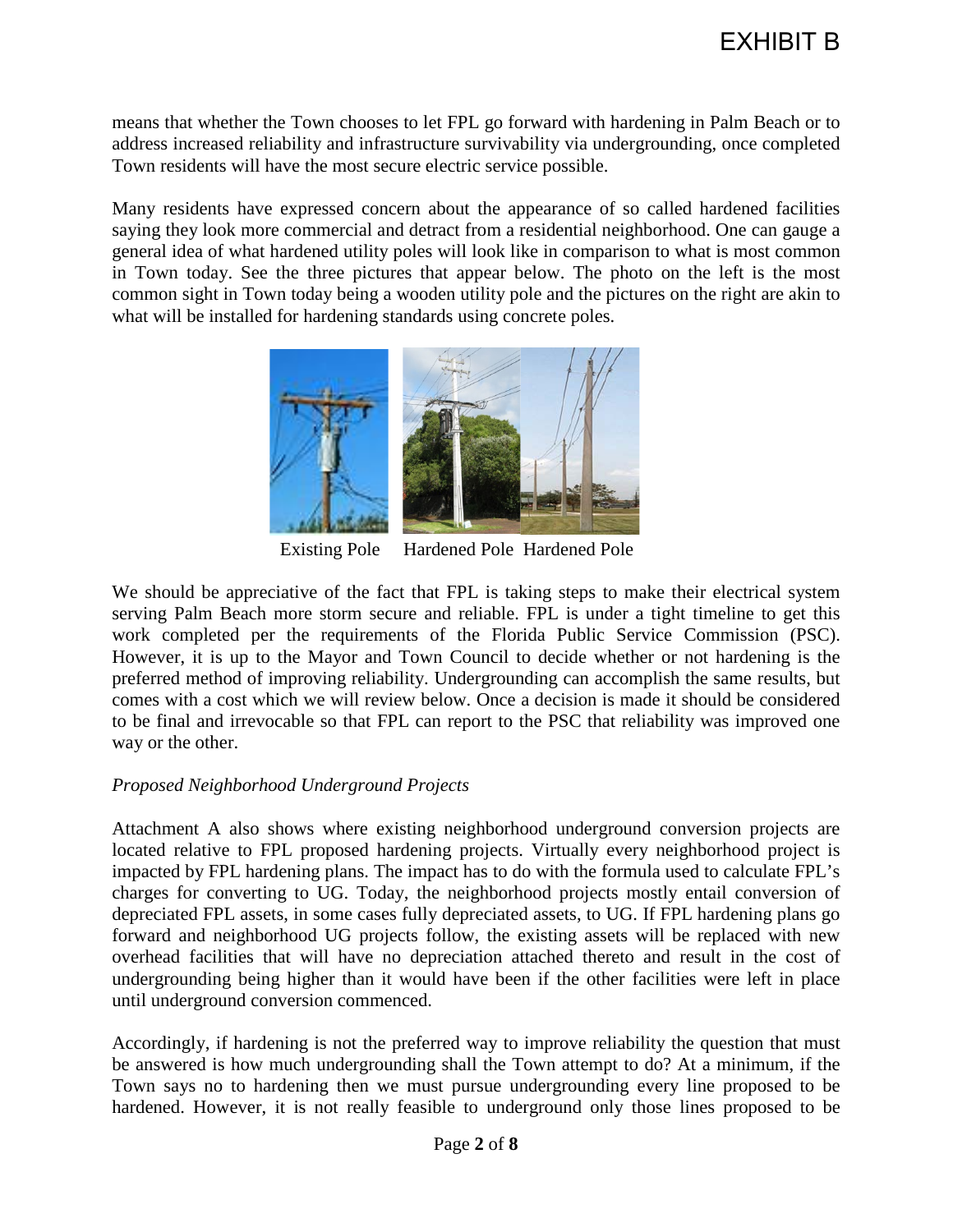hardened. For starters, one has to ask who would pay the cost if only the hardened lines were to be buried. It does not seem fair for only those property owners adjacent to the lines scheduled for hardening to bear the cost of undergrounding those lines. Many lines proposed to be hardened are along arterial roadways in Town. It makes little sense to only bury those facilities along the arterial roadway when they are usually connected to distribution facilities running both east and west. It would make more sense to include the areas adjacent to the arterial roadways where hardening is proposed and the areas east and west from that point because they are all part of the same integral distribution system.

How much will pursuit of various options likely cost? This and other questions have at least been answered in part by the information Town staff requested of FPL this past spring when it became known that FPL desired to pursue hardening in Town. In this regard, please see the exhibit marked as Attachment B, which is a letter to the Town dated June 27, 2014, from FPL's Project Manager for Distribution Underground, John Lehr, wherein Mr. Lehr provides ballpark cost estimates for various scenarios as requested by staff. These scenarios cover undergrounding options that include the entire spectrum from the entire Town to just the lines proposed by FPL for hardening. The Project Segment table appearing in John Lehr's letter is reproduced here: **Town of Palm Beach**

| <b>Project Segment</b>                       | <b>Ballpark</b> | <b>Non-Refundable</b>      |  |  |
|----------------------------------------------|-----------------|----------------------------|--|--|
|                                              | Estimate*       | <b>Engineering Deposit</b> |  |  |
| <b>Entire Town</b>                           | \$35,000,000    | \$258,522                  |  |  |
| Wells Rd. North to the Inlet-Beach to        | \$10,600,000    | \$81,860                   |  |  |
| Intracoastal                                 |                 |                            |  |  |
| N. County (ROW) – Wells Rd. to Tangier       | \$460,000       | \$3,340                    |  |  |
| Avenue                                       |                 |                            |  |  |
| Well Rd. South to Royal Poinciana Way -      | \$3,400,000     | \$24,443                   |  |  |
| <b>Beach to Intracoastal</b>                 |                 |                            |  |  |
| Royal Poinciana Way South to Barton          | \$1,400,000     | \$11,724                   |  |  |
| Avenue - Beach to Intracoastal               |                 |                            |  |  |
| Sloan's Curve to Southern Town Limits -      | \$4,300,000     | \$31,044                   |  |  |
| Beach to Intracoastal                        |                 |                            |  |  |
| Sloan's Curve to Lake Avenue - Beach to      | \$2,500,000     | \$17,549                   |  |  |
| Intracoastal                                 |                 |                            |  |  |
| Lake Avenue to Southern Town Limits -        | \$1,900,000     | \$13,495                   |  |  |
| <b>Beach to Intracoastal</b>                 |                 |                            |  |  |
| Northwood - 40332 -2015 (Green, Exhibit      | \$2,800,000     | \$19,895                   |  |  |
| " $B$ "                                      |                 |                            |  |  |
| Terminal - 40213 - 2014 (Pink, Exhibit "B")  | \$1,800,000     | \$14,867                   |  |  |
| Evernia – 4011862 – 2015 (Yellow, Exhibit    | \$739,000       | \$6,524                    |  |  |
| "B")                                         |                 |                            |  |  |
| Belvedere – $402533 - 2015$ (Orange, Exhibit | \$1,030,000     | \$6,740                    |  |  |
| "B")                                         |                 |                            |  |  |
| Skypass Improvements $-2015 - (Blue,$        | \$1,800,000     | Not Provided by FPL, but   |  |  |
| Exhibit "B")                                 |                 | estimated to be \$14,867   |  |  |

\**Ballpark cost is for FPL facilities only. AT&T and Comcast facilities are extra, as are restoration costs and other project related expenses.*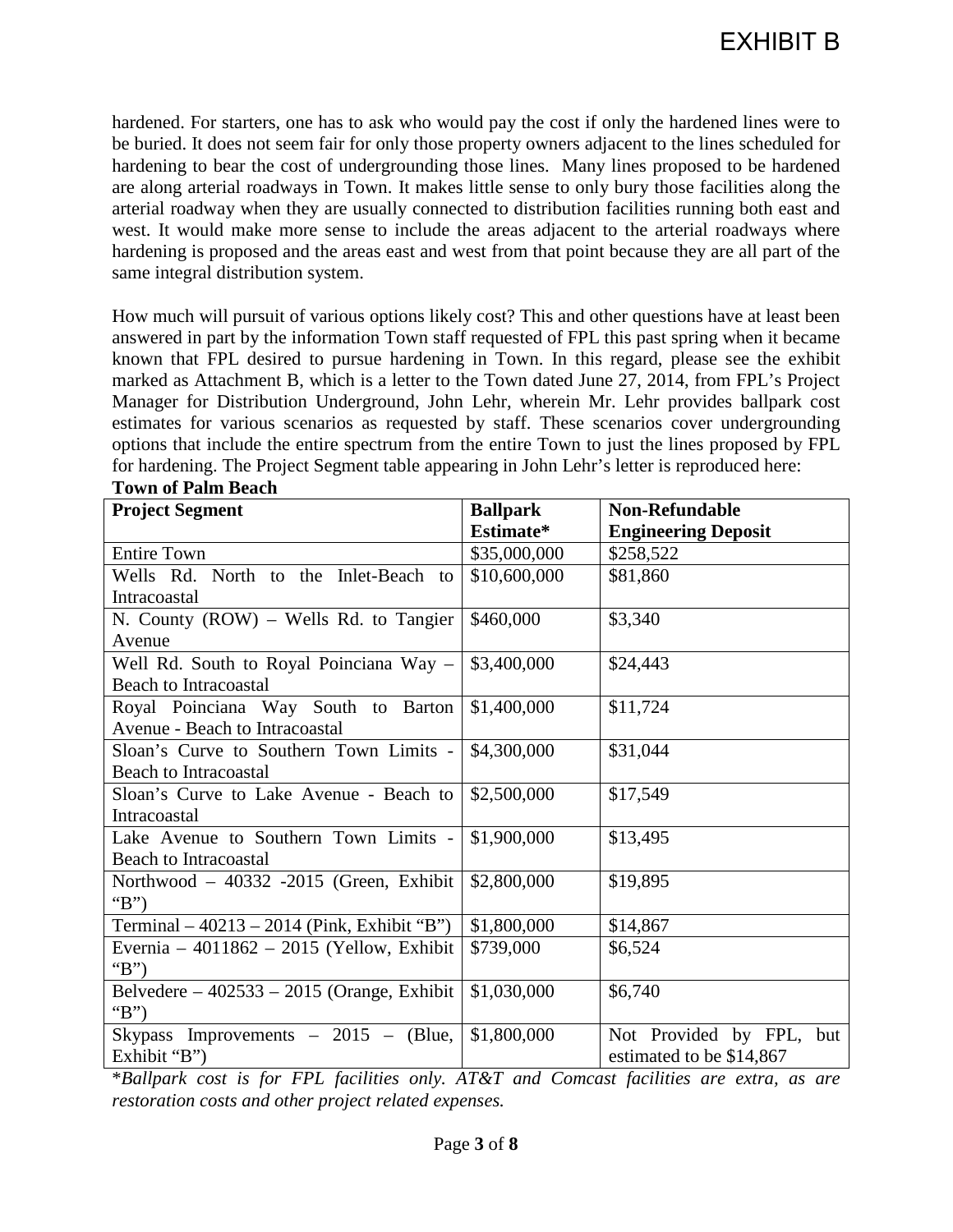The reference to the non-refundable deposit is the cost charged by FPL to provide a binding cost estimate. A binding cost estimate is based on an engineered design and, once provided, must be accepted within 180 days. If accepted, the cost of the work cannot be exceeded by 10%. In all neighborhood projects pursued to date, the lowest cost scenario is where the Town, via its selected contractor, does the work of installing the conduit, transformers and other facilities, including running the necessary wires. It is this scenario that should be requested when seeking a binding cost estimate.

Since this ballpark cost estimate data applies to FPL only we must add AT&T and Comcast costs and project management, engineering, legal, surveying, site restoration and milling and resurfacing costs to come up with a complete accurate cost estimate. Town staff recommends that any large scale undergrounding effort be pursued using the Construction Manager at Risk (CM@Risk) construction format. Underground conversion projects will also incorporate any Town or public utility infrastructure work for which there is funding that needs to be done for convenience while construction is underway. The CM@Risk contractor will oversee and coordinate all of this in conjunction with Town project managers and provide a guaranteed maximum price. This will provide the lowest possible milling and resurfacing price to residents as the cost of paving will be equitably shared by all Town and public utility entities engaged in working within any given project area. The end result will also provide for state of the art utilities and public infrastructure for many years into the future for the benefit of Palm Beach citizens.

The table below is an order of magnitude estimate based on costs incurred for similar work in South Florida adjusted for inflation. It assumes FPL ballpark numbers are accurate. Contingency must be added and has been at 20 %. Costs in the table are based on the assumption that any UG project pursued by the Town will use FPL Vista type feeder switches which are sealed against water intrusion and are smaller in size and more easily screened with landscaping. This type switch has been used in other large scale UG projects on barrier island communities in South Florida.

| <b>Project Engineering</b>                   | \$5,400,000     |
|----------------------------------------------|-----------------|
| <b>CM@Risk Project Management</b>            | \$3,415,000     |
| <b>Legal Costs</b>                           | \$725,500       |
| <b>Survey Costs</b>                          | \$1,232,000     |
| <b>Utility Conversion Costs (FPL)</b>        | \$35,000,000    |
| FPL GAF Discount @ 25%                       | $(\$7,947,169)$ |
| Utility Conversion Costs (AT&T & Comcast)    | \$8,900,000     |
| <b>Conversion of FPL Service Connections</b> | \$10,075,000    |
| Site Landscape/ Hardscape Restoration Costs  | \$1,500,000     |
| (Excluding Asphalt)                          |                 |
| Asphalt Milling and Resurfacing Costs (1)    | \$12,840,000    |
| <b>Sub-Total Project Costs</b>               | \$71,140,331    |
| Contingency @ 20%                            | \$14,228,066    |
| <b>Total Project Costs</b>                   | \$85,368,397    |

#### **Townwide Underground Order of Magnitude Cost Estimate, All Utilities**

*(1) \$17,120,000 if every road in Town is milled and resurfaced with the following exceptions. This figure does not include Ocean Blvd. as we are underground on much of it and are typically on one side of*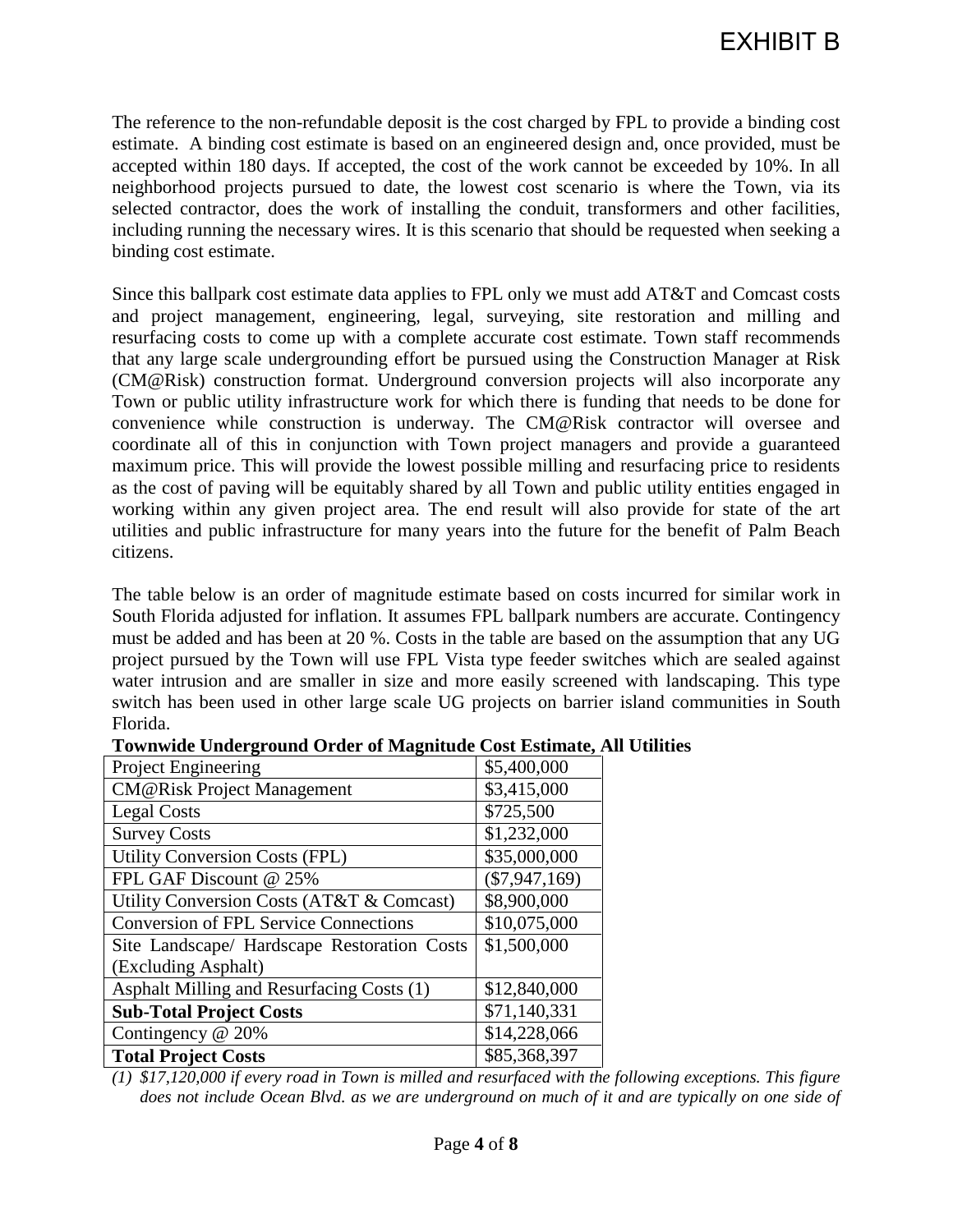*the street with overhead. South of Sloan's Curve is excluded as there is plenty of grass area and no paving should be needed. Roadway and milling costs are based on adopted Town standards and will decrease where costs are shared with other Town or public utility underground or roadway improvements. Pricing assumes \$30 per square yard and assumes smaller segments will be paved. If*  larger segments are paved at a time pricing could drop below \$30 per square yard. Assumes the *entire street would be milled and resurfaced which may not be true in all cases. Assumes 214,000 linear feet of streets with an assumed width of 24 feet of pavement, which also is not true in all cases. ( 214,000ft X 24ft X 1yd/9sq ft X \$30 = \$17,120,000). Additional analysis may reveal a lower cost. For now, assumes about 75% of paving cost will be borne by underground projects.* 

If large projects are pursued by the Town, the goal should be to convert 3 pole miles of lines per project. If that is done the Town receives a 25% GAF discount passed on to property owners. For example, using the 3 pole mile size as a minimum project area target and focusing from north to south, from the Palm Beach Inlet to the north side of Ocean Terrace would constitute one such area and from the south side of Ocean Terrace to List Road would constitute another and so on.

If special assessments are to be used for funding and the Town Council wishes to use the petition process similar to what is currently done for small scale UG projects, we need to segue to a more efficient mailed petition process. The land areas involved in the 3 pole mile target project size are too great to rely on neighborhood UG champions going door-to-door to secure affirmative petition signatures of 67% of the project area property owners. In this scenario, we recommend that the Town employ a mailed petition that must be mailed back to the Town by a time certain and only those mailed petitions received by the Town will be counted. 67% of those petitions received must affirmatively approve the proposed underground assessment project. It is envisioned that the Town would provide a cover letter of explanation, the petition and a return envelope. The petition ballot and envelopes will be marked with the property's property control number. Both the cover letter and petition can make reference to, and provide the link to, the Town's website where detailed project information will appear. LLC's would receive an affidavit to execute and return with the signed petition. A Canvassing Board would be established to count ballots.

Please see Attachment C to review the Town Clerk's memorandum to me on this subject offering her opinions on how this process should be set up along with a draft of the proposed cover letter and petition ballot.

Large UG projects will require financing. If we use the assessment process to pay for undergrounding we can use special assessment bonds. Pursuing large scale UG projects over a number of years interjects complexity to financing. The complexity stems from the cost, the timing of the projects, the size and number of project areas and the use of the assessment methodology. This is not insurmountable, it just requires good planning. The Town may need to use short term debt, such as bank loans or lines of credit to fund the initial projects. Once the projects are completed, the Town could refinance the bank debt with special assessment bonds payable with the proceeds from the assessments charged to the property owners that benefit from the project. One benefit of larger projects is the financing allows for longer repayment terms than the Town can provide with its internal financing plan. Indeed, use of special assessment bonds can allow repayment over 30 years resulting in much lower annual assessments and spreading the cost over potentially several generations of property owners. The downside to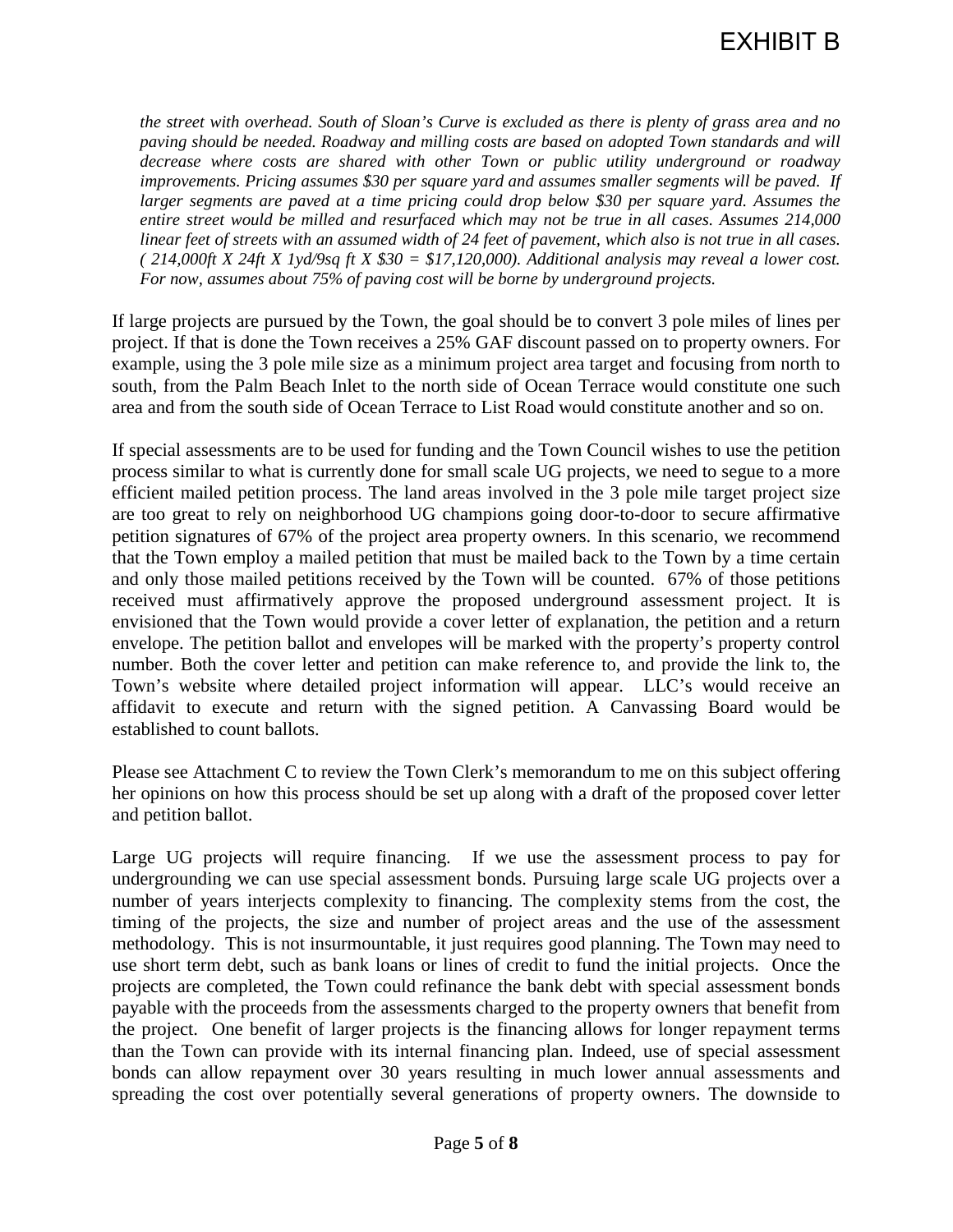longer term bank and bond financing is that it comes with closing costs and requires arbitrage avoidance planning. Interest rates remain relatively low, but will not stay that way forever.

| <b>Scenario</b> | Term             | <b>Debt Type</b> | <b>Base</b><br><b>Interest</b><br>Rate <sup>1</sup> | <b>Costs of</b><br>Issuance <sup>21</sup> | All-In<br><b>Interest</b><br>Rate |
|-----------------|------------------|------------------|-----------------------------------------------------|-------------------------------------------|-----------------------------------|
| 1               | <b>10 - Year</b> | Bank Loan        | 3.25%                                               | 0.25%                                     | 3.50%                             |
| $\mathfrak{p}$  | $15 - Year$      | Bank Loan        | 3.95%                                               | 0.25%                                     | 4.20%                             |
| 3               | $20 - Year$      | Bank Loan        | 4.45%                                               | 0.25%                                     | 4.70%                             |
| 4               | $10 - Year$      | <b>Bonds</b>     | 3.10%                                               | 0.35%                                     | 3.45%                             |
| 5               | <b>15 - Year</b> | <b>Bonds</b>     | 3.80%                                               | 0.35%                                     | 4.15%                             |
| 6               | $20 - Year$      | <b>Bonds</b>     | 4.30%                                               | 0.35%                                     | 4.65%                             |
| 7               | <b>25 - Year</b> | <b>Bonds</b>     | 4.50%                                               | 0.35%                                     | 4.85%                             |
| 8               | <b>30 - Year</b> | <b>Bonds</b>     | 4.70%                                               | 0.35%                                     | 5.05%                             |

Current rates available for bank loans and special assessment bonds are shown in the following table:

- 1. Estimated rate (net of cost of issuance)
- 2. Cost of issuance shown as a %, based on a \$10 million financing

Staff is prepared to work with our Financial Advisors at PFM to prepare a financing plan for these projects once the Town Council decides on the scope to be accomplished.

If the order of magnitude estimate of \$85,368,397 were to hold true and the Town Council wished to pursue general obligation bonds (GO) in lieu of the special assessment bonds referenced above, which would require a townwide referendum, to give you some idea of the cost to a property owner in Town in the GO scenario it is estimated to cost \$371 per \$1 million of taxable value. See the table below. The all in rate used was 3.69%, which included closing costs and assumes a 30 year term.

#### **General Obligation Bond Scenario**

|                             | Current        |                |
|-----------------------------|----------------|----------------|
|                             | <b>Millage</b> | Millage Impact |
|                             |                |                |
| Cost of Program             |                | 85,368,397     |
| <b>Property Tax Revenue</b> |                |                |
| <b>Needed</b>               |                | 4,729,165      |
| Millage Rate                | 3.4058         | 0.3709         |
|                             |                |                |
| <b>Taxable Value</b>        | 13,421,075,355 | 13,421,075,355 |
|                             |                |                |
| <b>Taxes Generated</b>      |                | 4,729,165      |
|                             |                |                |
| Taxes Per \$1 million       |                | 371            |
| Percentage Increase         |                | 10.9%          |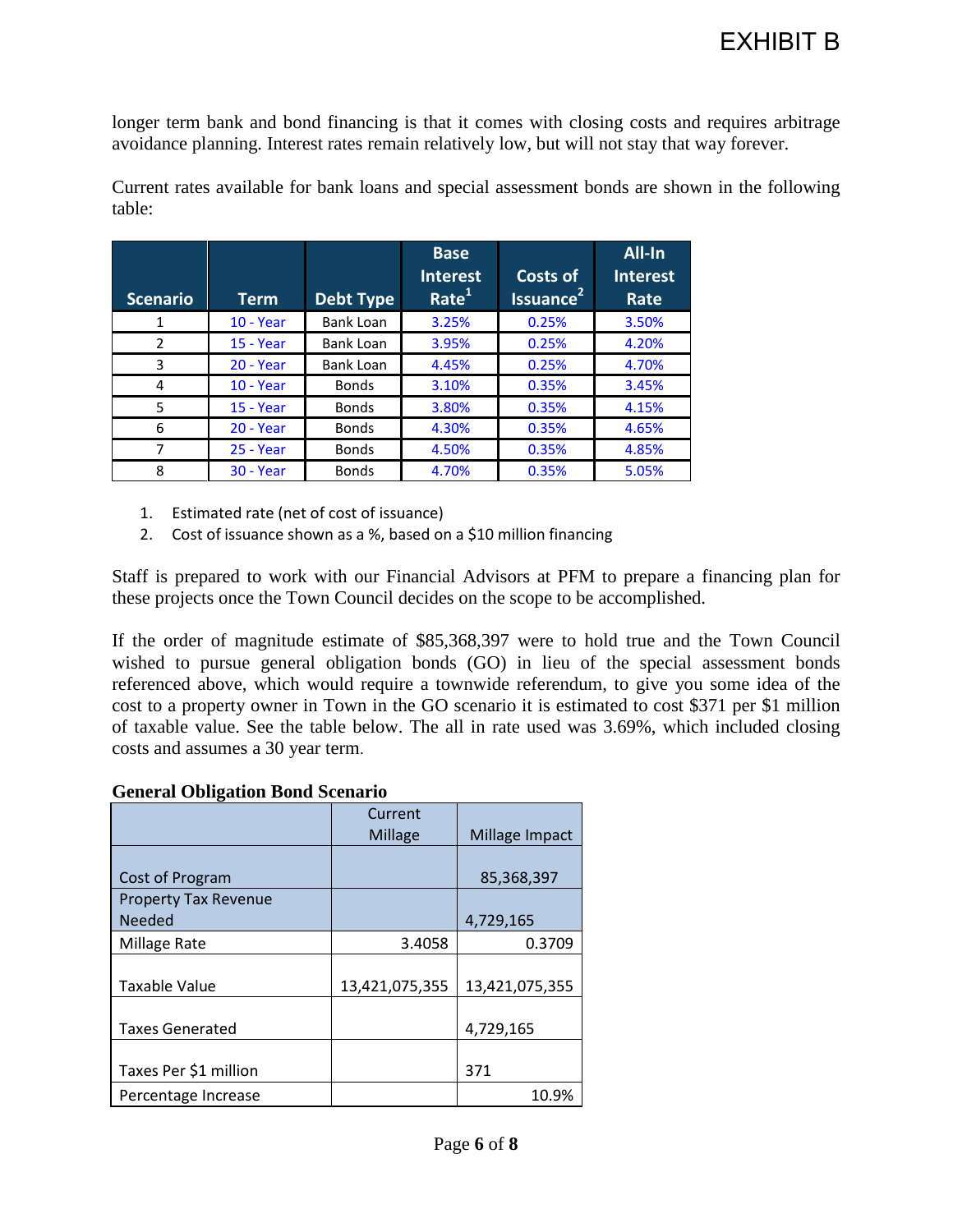The down side to using GO is that it changes the cost allocation to one's property value instead of being based upon the direct benefits each property receives from the improvement as is the case when using the Town Council adopted UG assessment methodology.

### *Streetlights*

We should take this opportunity to let you know that the subject of streetlights will come into play sooner or later. Some property owners will likely wish to add decorative streetlights while a UG project is underway. Project designers must know this as soon as possible. These costs will be extra as the Town's current policy in the Code of Ordinances is that the majority of property owners must approve of the same by petition to dovetail UG petition requirements. We were in the process of changing that to 67% of the property owners approving decorative streetlights by petition. An ordinance effectuating this change was deferred from a previous Town Council meeting and will appear for first reading on October 14.

Streetlights can be handled separately from the underground petition process. We can notify people within any approved project area early on in the process that, if they wish to have decorative streetlights installed, the Town requires a majority or 67% of the owners to affirmatively sign a Town prepared petition and that we must receive same by a time certain or it will not be done in conjunction with the current UG project. Alternatively, to keep things simple and move along with UG projects as fast as possible, the Town Council could place a moratorium on any new streetlight requests until all UG projects authorized are completed.

We have two pending streetlight projects funded with 2013 ACIP bond funds that are being held in abeyance pending Town Council direction relative to the FPL Hardening plans and any undergrounding decisions that you may make. Paul Brazil has two agenda items following this hardening/UG presentation that he wishes for the Town Council to consider. The first pertains to continued replacement of existing decorative streetlights that require full replacement due to age and condition. The second streetlight project is for placement of decorative streetlights from Sloan's Curve to Lake Worth Road which is also funded by the 2013 ACIP bond proceeds.

#### *Conclusion*

To summarize,

- 1) Increased reliability is highly desirable, but hardening provides desired reliability with an aesthetic impact in the opinion of many.
- 2) Hardening negatively impacts proposed neighborhood UG projects already on the books by making the cost to underground go up.
- 3) Undergrounding is a preferred alternative to hardening for increased reliability for many, but it is expensive.
- 4) Shall FPL be allowed to improve system reliability on the island via their hardening plans?
- 5) Shall the Town pursue undergrounding in lieu of hardening?